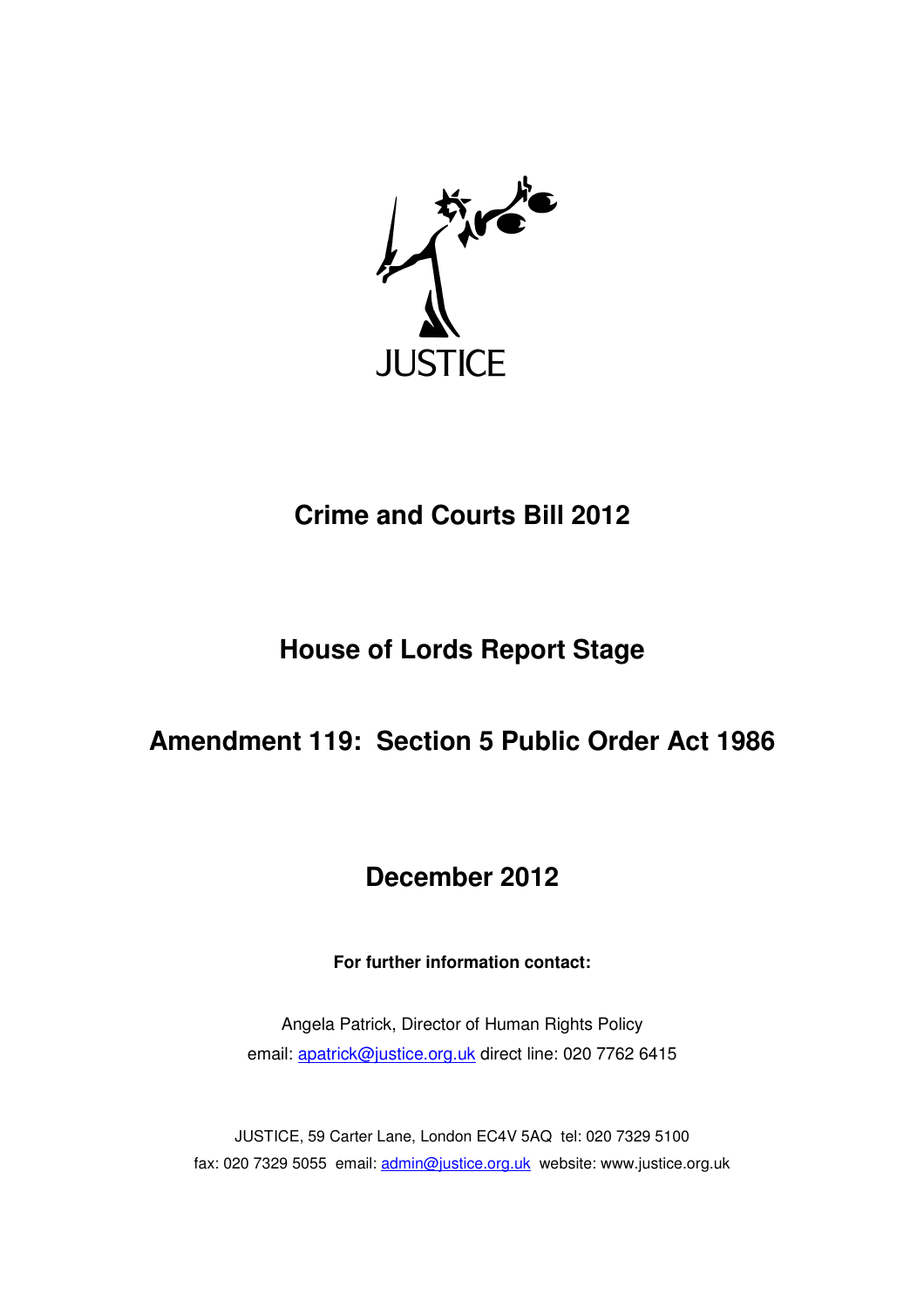### **Introduction**

- 1. JUSTICE is a British-based human rights and law reform organisation, whose mission is to advance justice, human rights and the rule of law. JUSTICE is regularly consulted upon the policy and human rights implications of, amongst other areas, policing, criminal law and criminal justice reform. It is the British section of the International Commission of Jurists.
- 2. The Crime and Courts Bill was introduced to the House of Lords immediately after the Queen's Speech on 10th May 2012. This briefing has been produced in support of Amendment  $119<sup>1</sup>$  This amendment, tabled in the names of Lord Dear, Baroness Kennedy of the Shaws, Lord Mackay of Clashfern and Lord Macdonald of River Glaven would reform Section 5 of the Public Order Act 1986 (POA) to remove the threat of criminal sanction from speech or conduct deemed "insulting". JUSTICE has long argued for such reform. $^2$
- 3. The Government concluded the latest consultation on this issue in January 2012. $3$  No response has yet been published. We consider that the Crime and Courts Bill provides an ideal opportunity for Parliament to address the disproportionate impact upon freedom of expression that criminalising "insulting" language or conduct produces. Responding to the debate on this issue at Committee Stage, the Minister asked for more time to consider the 2,500 responses to the consultation paper, which covered a number of criminal justice issues other than this one. $4\,$  JUSTICE considers that after 12 months, further delay is difficult to explain and Parliamentarians must scrutinise the lack of substantive response to these amendments closely.

f<u>reedoms-bill</u><br><sup>3</sup> JUSTICE's submission to the Government Consultation is available here: http://www.justice.org.uk/data/files/resources/316/Microsoft-Word-JUSTICE-Police-Powers-Protest-Response-Jan-2012-FINAL.pdf

l.

<sup>&</sup>lt;sup>1</sup> We produced a similar briefing in support of Amendment 155, tabled during Committee Stage, but not

moved. See HL Deb, 4 Jul 2012, Cols 775 – 782.<br><sup>2</sup> The previous Government consulted on this issue in 2009. JUSTICE's response can be found here: http://www.justice.org.uk/resources.php/185/public-order-act-1986-section-5-amendment-justiceresponse. Most recently JUSTICE proposed amendments to the Protection of Freedoms Bill in order to amend the Act without further delay: http://www.justice.org.uk/resources.php/137/protection-of-

<sup>4</sup> HL Deb, 4 July 2012, Cols 780-781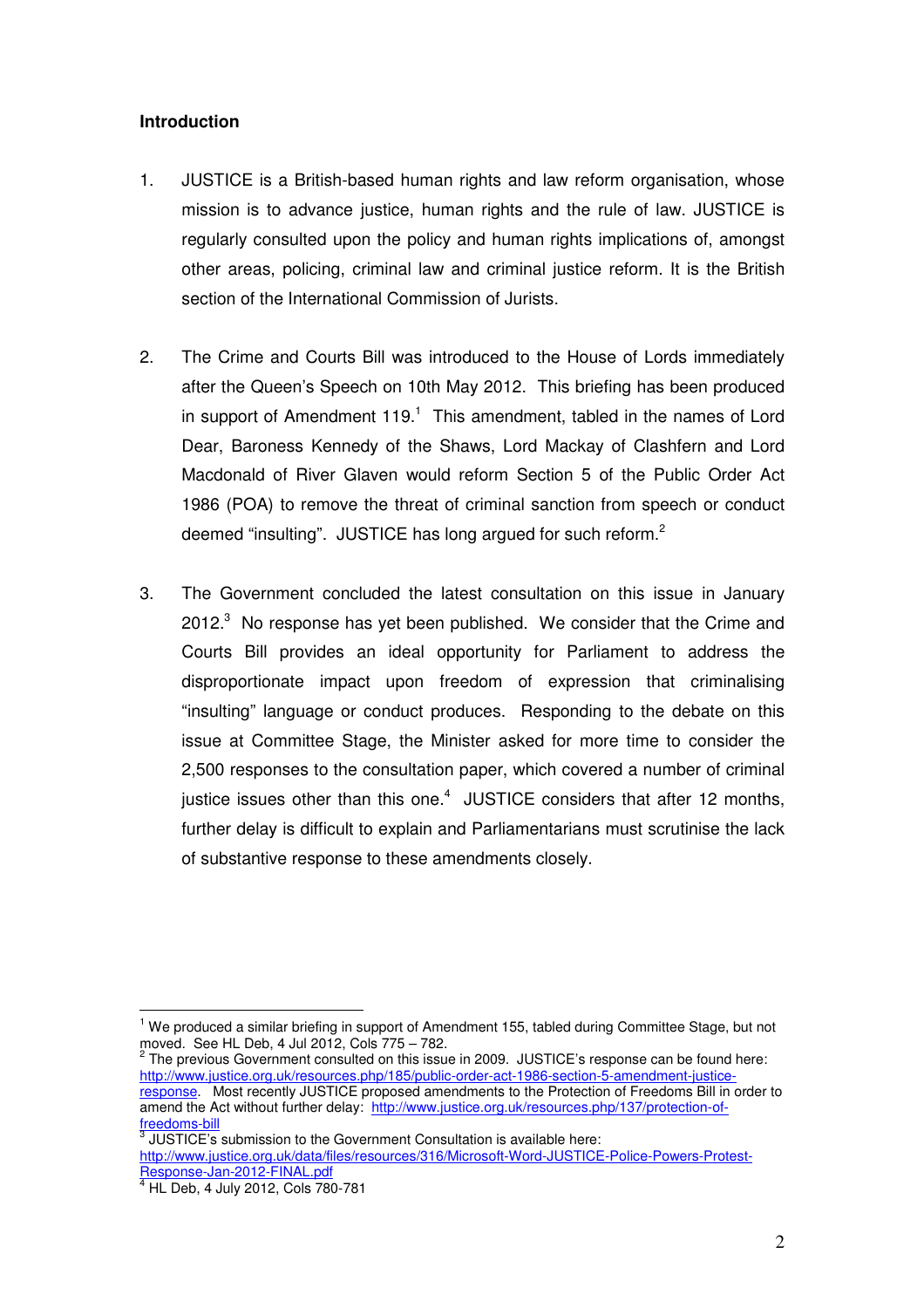### **Section 5 Public Order Act 1986**

- 4. Freedom of expression is arguably 'the primary right in a democracy', without which 'an effective rule of law is not possible'.**<sup>5</sup>** In England and Wales its importance has long been recognised by the common law:**<sup>6</sup>** In particular, it is a fundamental aspect of freedom of expression that included is not merely the expression of ideas or sentiments that everyone in society agrees with or approves of. If the right to freedom of expression is to mean anything, it must also extend to forms of expression that others find offensive or insulting, including ideas that 'offend, shock or disturb'.**<sup>7</sup>** This aspect of freedom of expression is especially important in the context of protests and demonstrations and other circumstances where the expression is political, for expression of political ideas enjoy particularly strong protection under article 10 of the European Convention on Human Rights<sup>8</sup> and the jurisprudence of the ECtHR.<sup>9</sup>
- 5. In addition to engaging freedom of expression, arrests for section 5 POA offences will also frequently interfere with the right to freedom of assembly, protected under Article 11 ECHR.**<sup>10</sup>**
- 6. Section 5 POA provides:

 $\overline{a}$ 

 $(1)$ A person is guilty of an offence if he-(a) uses threatening, abusive or insulting words or behaviour, or disorderly behaviour, or (b) displays any writing, sign or other visible representation which is threatening, abusive or insulting, within the hearing or sight of a person likely to be caused harassment, alarm or distress thereby.

<sup>&</sup>lt;sup>5</sup> Lord Steyn in *McCartan Turkington Breen v Times Newspapers* [2001] 2 AC 277 at p297. Case-law quotations and references in the 'General remarks' section of this document are taken from R Clayton and H Tomlinson, The Law of Human Rights (2nd ed), (OUP, 2009).  $\frac{6}{2}$  Bonnard v Perryman [1891] 2 Ch 269 at p284.

 $7$  See e.g. the decisions of the European Court of Human Rights in Lehideux and Isornia v France (2000) 30 EHRR 665, para 55; *De Haes and Gijsels v Belgium* (1997) 25 EHRR 1.<br><sup>8</sup> See e g. *Therasisen v Iseland* (1993) 14 EHRR 943, para 63. See e.g. Thorgeison v Iceland (1992) 14 EHRR 843, para 62.

<sup>&</sup>lt;sup>9</sup> See Thorgeison v Iceland (1992) 14 EHRR 843, para 62: Political expression includes discussion of matters of public concern.

<sup>&</sup>lt;sup>10</sup> See Joint Committee on Human Rights, Seventh Report of Session 2008-2009, Demonstrating respect for rights? A human rights approach to policing protest, Written Evidence – Volume I (HL 47- I/HC 320-I), available at http://www.publications.parliament.uk/pa/jt200809/jtselect/jtrights/47/47i.pdf For JUSTICE's evidence see Volume II (HL 47 – II/HC 320 – II) available at http://www.publications.parliament.uk/pa/jt200809/itselect/itrights/47/47ii.pdf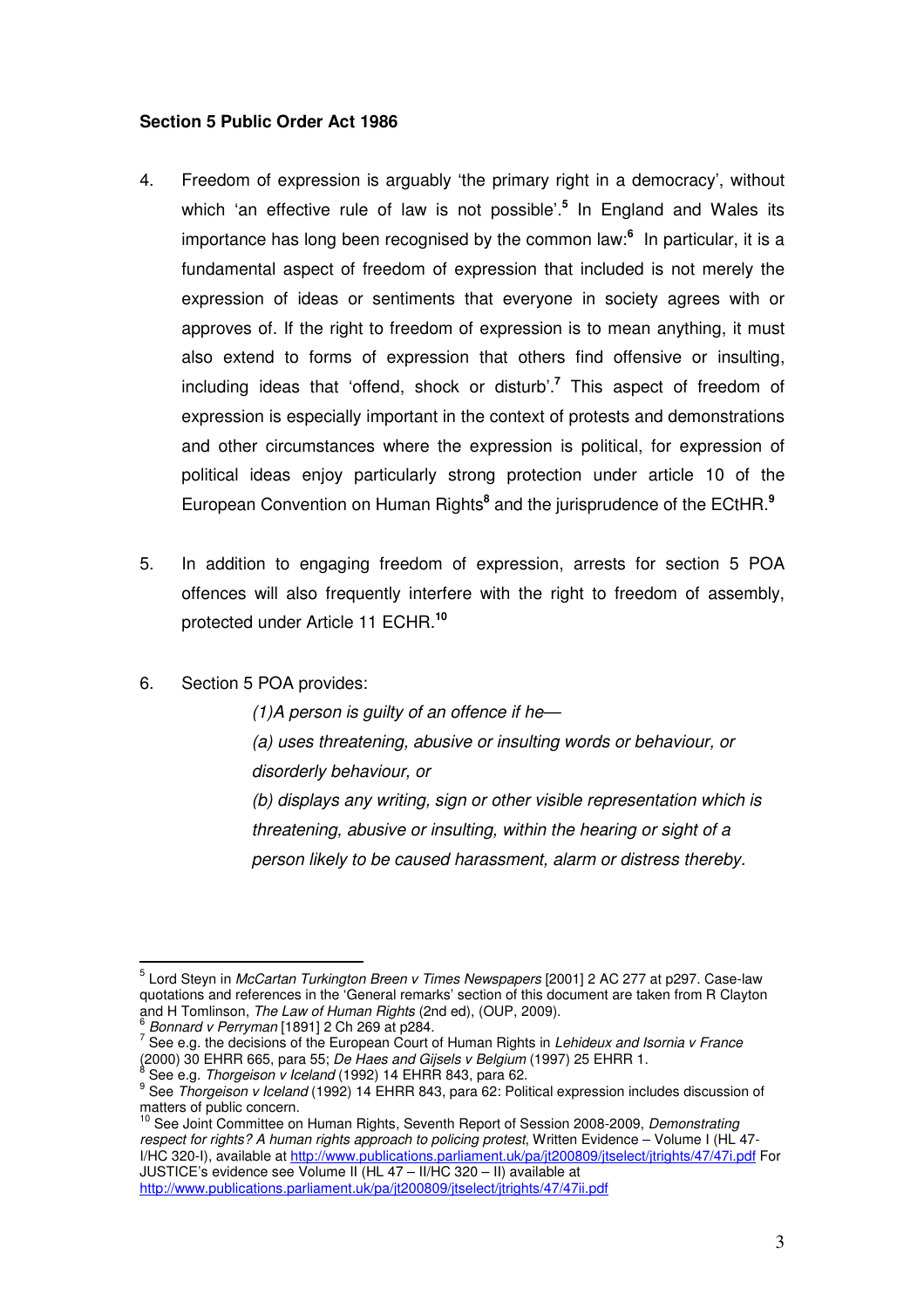It is important to note there is no requirement on the prosecution under section 5 to prove either that:

- the alleged offender intended to cause 'harassment, alarm or distress'; or
- any person was actually caused 'harassment, alarm or distress'.
- 6. In our view, it is especially problematic that a prosecution is mounted on the basis of insulting words or behaviour when the alleged victim of the offence is the arresting officer.**<sup>11</sup>**
- 7. There is no right, either in English law or under the ECHR, not to be offended. While there is clearly a public interest in the criminal law protecting members of the public from being threatened or harassed by others, merely causing offence (or being likely to do so) through words or conduct in a public place should not, without more, constitute a criminal offence. Public words and conduct which some members of society would have been offended by in previous centuries has been responsible for important social and political reforms: the assertion of racial and gender equality; gay Pride marches; religious worship. It is essential for the progress of society that we do not ossify public views by censoring debate on matters of current public controversy.
- 8. Strongly held social, political and religious views mean that offence is easily taken often on both sides of a debate: for example, on topics as heterogeneous as abortion and conflict in the Middle East. Such subjects, however, remain of extreme importance and ordinary citizens, as well as the media and political classes, must be able to discuss them, debate and demonstrate, without fear of arrest and prosecution. For members of the public, expression in public places remains one of the most important methods of publicising a view or attracting attention to a cause. While the internet has to some extent democratised the media, the visual impact and news coverage attracted by prominent demonstrations such as the 2003 march against the war in Iraq and the protests by supporters of the Tamil community in Sri Lanka in Parliament Square cannot be rivalled by a blog or online post.

 $\overline{a}$ 

<sup>&</sup>lt;sup>11</sup> See also e.g. Southard v DPP [2006] EWHC 3449 (Admin). See also Home Office, Consultation on Police Powers to Promote and Maintain Public Order, October 2011, page 8.